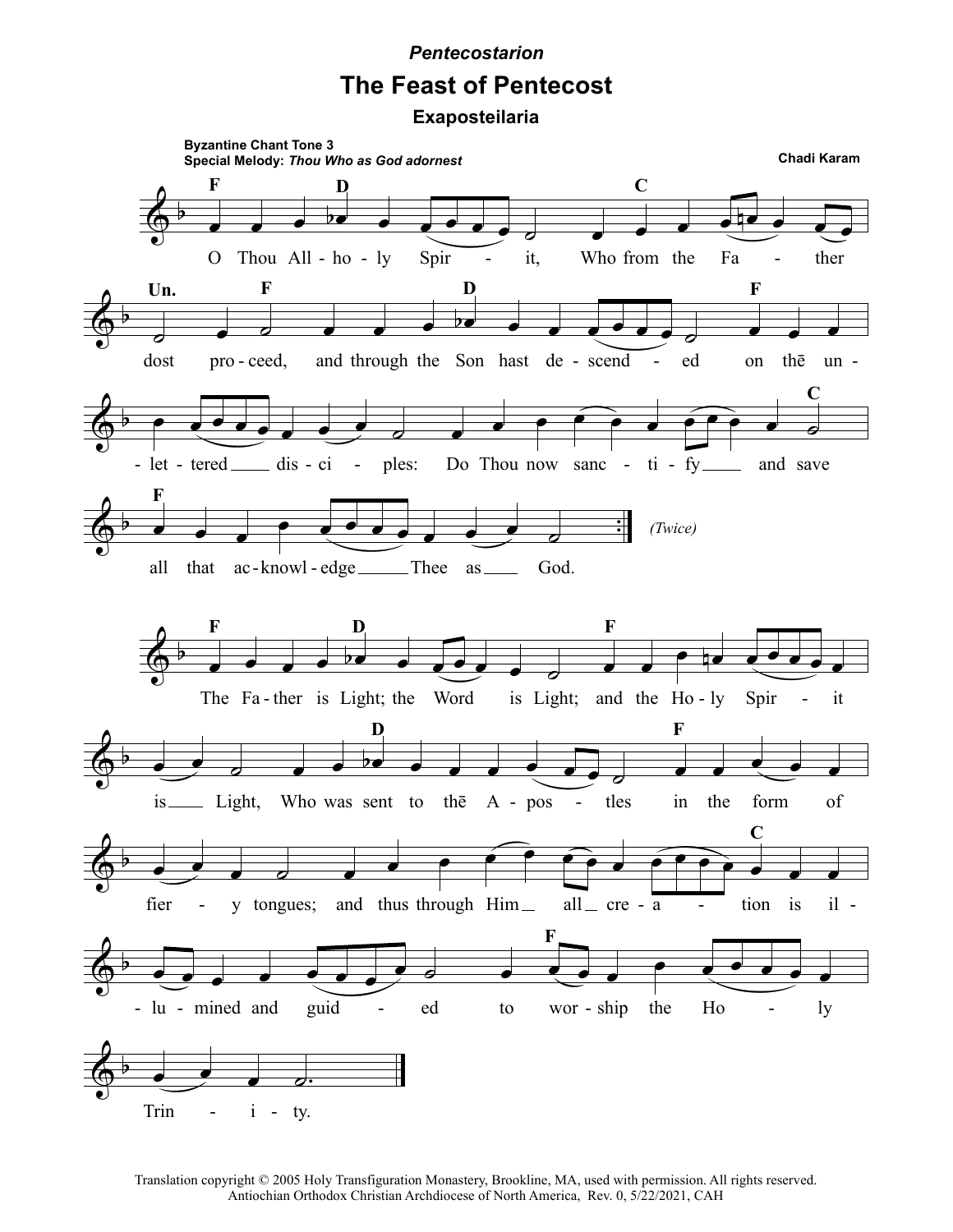## Exaposteilaria

Third Mode (Melody: Thou Who as God adornest)



Translation copyright © Holy Transfiguration Monastery, Brookline, MA, used with permission. All rights reserved. Chadi Karam [\(karamchadi@yahoo.com\)](mailto:karamchadi@yahoo.com) Chicago, 2021.